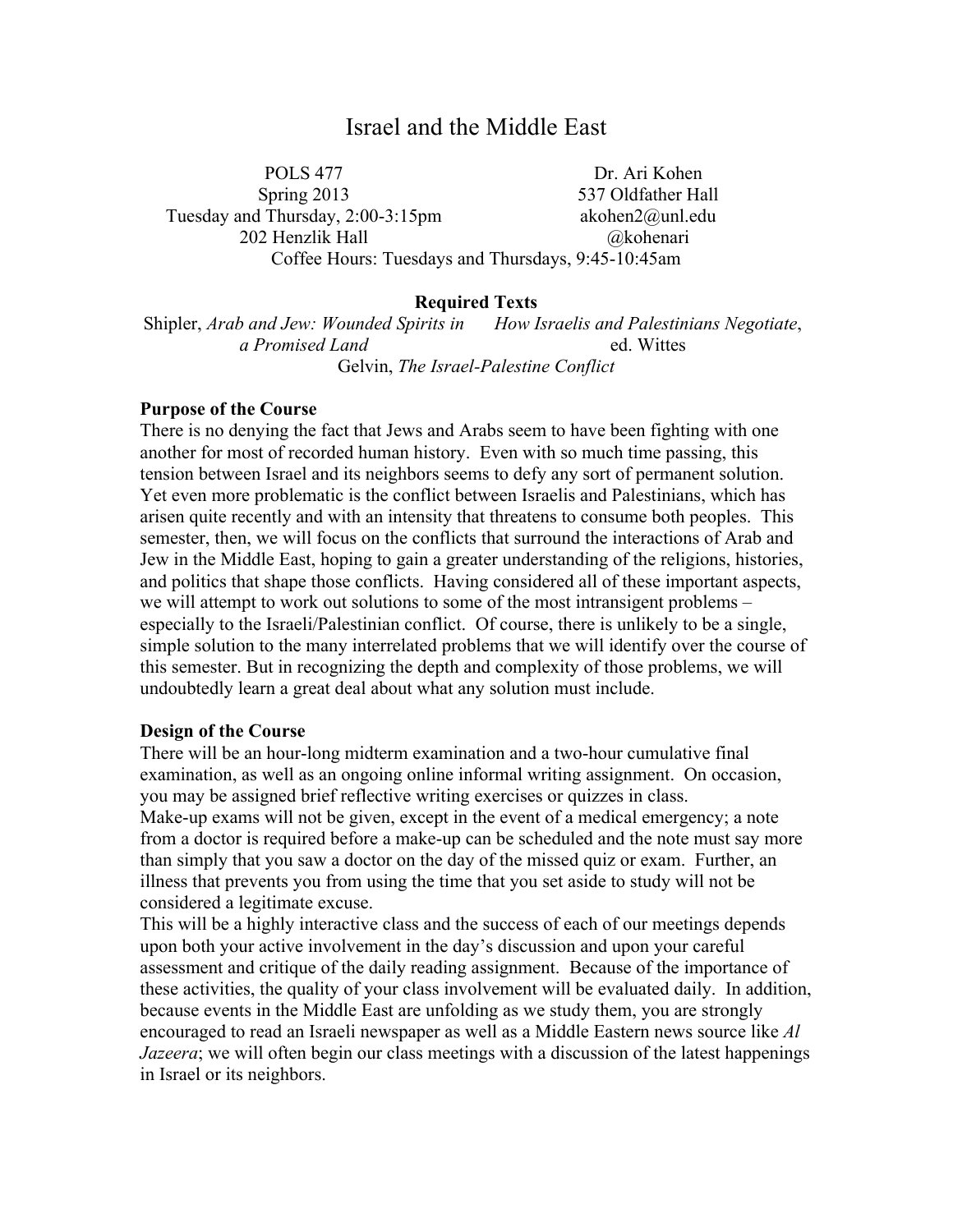## **Technology**

In place of traditional writing assignments, we will have an on-going weblog project for our course. When thinking about how or what to post, consider the following archetypes, which you can write at any time and in any quantity you choose.

- 1. If you think that something you've seen online resonates with our discussions, then you might write an **In the News** post about it. These posts should be a minimum of 100 words and should include a hyperlink to the original story, post, or item that you read. These posts should do more than describe what you read; they should explain and analyze. Students will be expected to write a minimum of two such posts each week. Standards of professional writing apply.
- 2. **Commentary** on other students' posts will count as a form of writing in this course; you may comment as often or as infrequently as you choose. Standards of civility, quality of argumentation, and writing apply.

You should plan to read your classmates' blogs and news sources like those mentioned above, alongside the international section of the *New York Times*, on a daily basis in order to find material for your "In the News" posts.

## **Grading**

| 25%    |
|--------|
| 20%    |
| 25%    |
| 20%    |
| $10\%$ |
|        |

Each assignment for this course is graded on the same four-point scale that is used to calculate student grade point averages. An A is a 4 and an F is a 0. There are gradations for A, B, C, and D grades; for example, a  $B<sup>+</sup>$  is a 3.3 and a C- is a 1.7. There are no gradations for an F. What this means is that if you receive a 38% on your midterm, you get a 0 as the grade for your midterm. If you receive a 52% on your midterm, you get a 0 as the grade for your midterm. An F signifies that you failed to meet the minimum standards for the assignment; I award no points for failing to meet the minimum standards.

## **Class Absences**

The work of this course demands regular attendance. Excessive absence, therefore, will be reflected both in the kinds of grades you likely will receive on written work, and – of course – in my evaluation of your class participation. Arriving approximately ten minutes late or leaving early on three occasions will be counted as one absence. Missing roughly 1/4 (7) of the total number of classes (30) will result in automatic failure of the course.

## **Plagiarism / Academic Dishonesty**

I consider academic integrity essential to teaching, learning, and research – in short, to the entire academic enterprise. I hope you will talk to and learn from one another both inside and outside the classroom. You must provide appropriate citations whenever you incorporate someone else's words or ideas into your writing and you may not turn in the same work for multiple classes. Plagiarism or academic dishonesty with result in an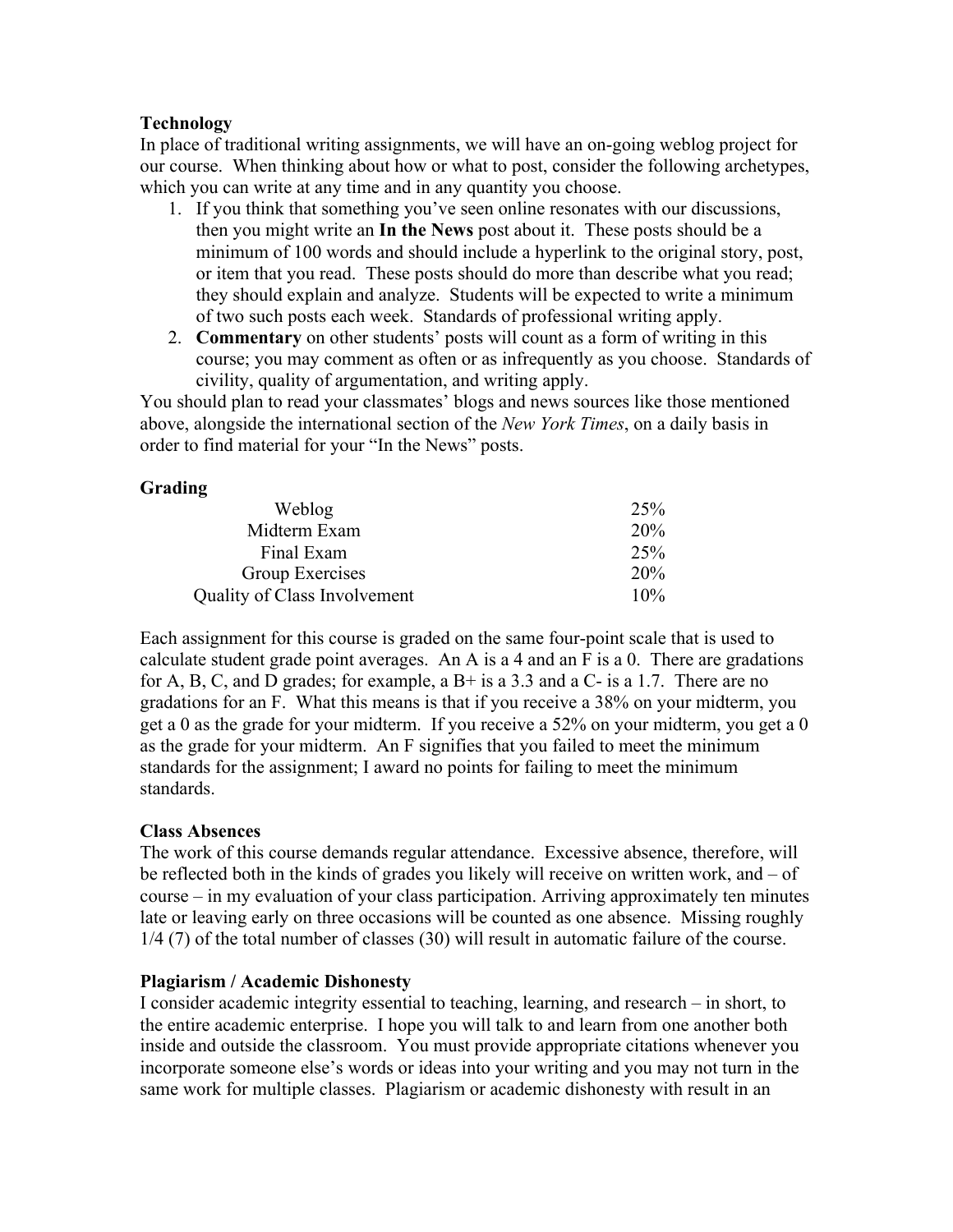automatic F on the assignment in question and, at my discretion, referral to the relevant university officials. If you have any questions about academic integrity, don't hesitate to ask.

### **Other Important Notes**

Mobile phones, MP3 players, PDAs, PSPs, and all other electronic devices should be turned off and put away before class begins. If your cell phone rings during class, I reserve the right to deal with the interruption in a manner of my choosing. If you are awaiting an important telephone call, please set your phone to "vibrate" and then take the call outside. Using any electronic device during an examination will result in automatic failure of the exam, no questions asked.

If for any reason you need to leave class early or arrive late, please do so quietly and without ceremony. I will not be offended or disturbed – unless you stop the class to ask if you may come or go. If you plan to leave early or arrive late on a regular basis, you should speak with me due to the above attendance policy.

If you miss a class – with or without a legitimate excuse – you are responsible for getting lecture notes from a classmate. If you have questions about the material after looking over the notes, please stop by during my office hours or schedule an appointment with me. Please do not send me an e-mail to ask whether you missed anything important, as you definitely did.

Students with disabilities are encouraged to contact the instructor for a confidential discussion of their individual needs for academic accommodation. It is the policy of the University of Nebraska-Lincoln to provide flexible and individualized accommodation to students with documented disabilities that may affect their ability to fully participate in course activities or to meet course requirements. To receive accommodation services, students must be registered with the Services for Students with Disabilities (SSD) office, 132 Canfield Administration, 472-3787 voice or TTY.

| Tuesday, January 8   | Introduction: What is History?!                                                                                 |
|----------------------|-----------------------------------------------------------------------------------------------------------------|
| Thursday, January 10 | Hebrew Bible, <i>Genesis</i> 18 and <i>Numbers</i> 33; Koran, Surah<br>3:1-28, Surah 93:1-11, and Surah 107:1-7 |
| Tuesday, January 15  | Peace Summit, Aleph Round                                                                                       |
| Thursday, January 17 | Shipler, <i>Arab and Jew</i> (Chapter 4)                                                                        |
| Tuesday, January 22  | Gelvin, <i>Israel-Palestine Conflict</i> (Chapters 2-3)                                                         |
| Thursday, January 24 | Shipler, <i>Arab and Jew</i> (Chapter 2)                                                                        |
| Tuesday, January 29  | Gelvin, <i>Israel-Palestine Conflict</i> (Chapters 4-5)                                                         |
| Thursday, January 31 | Gelvin, <i>Israel-Palestine Conflict</i> (Chapters 6, 8)                                                        |

#### **Day-by-Day Assignment Breakdown**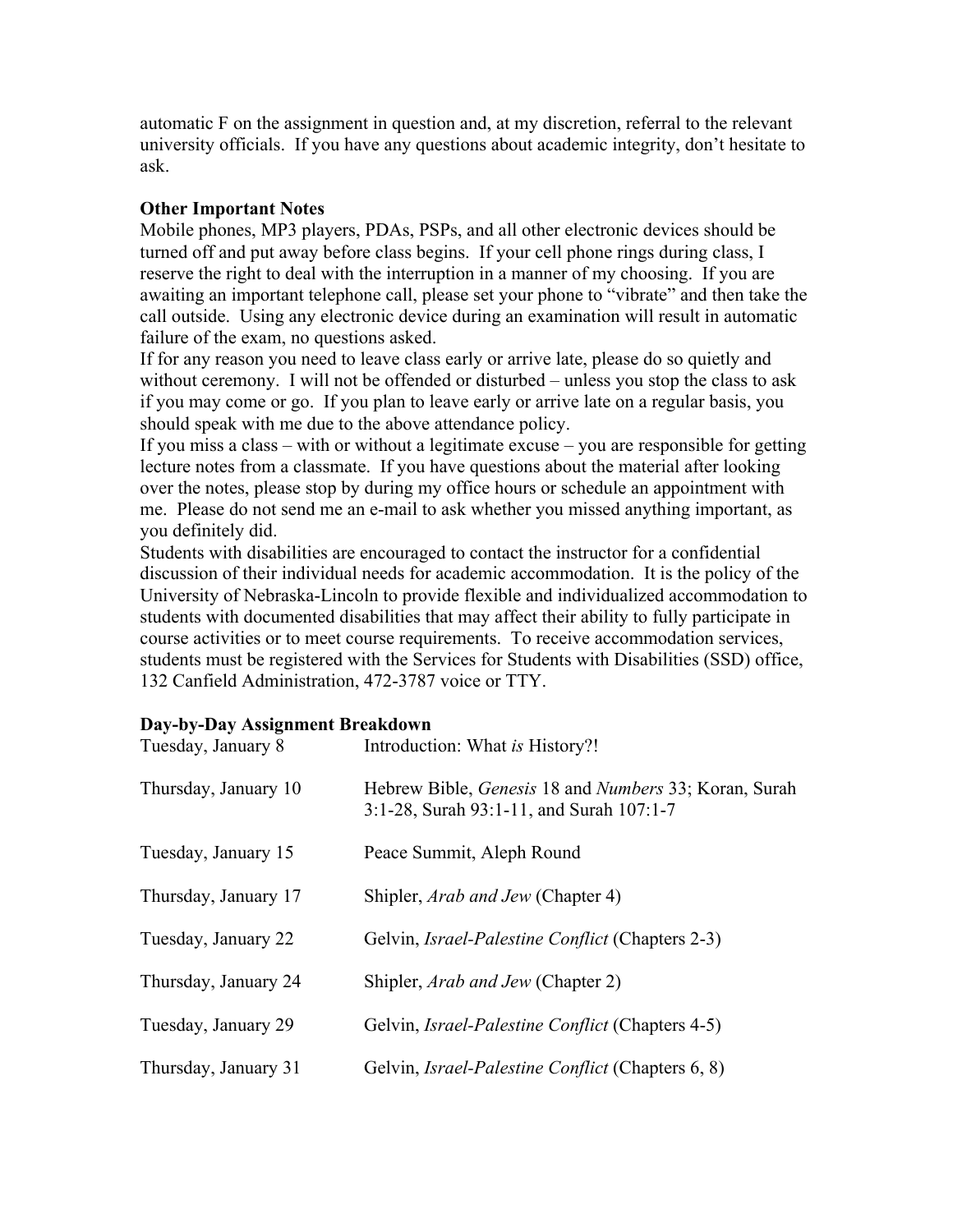| Tuesday, February 5   | Gelvin, Israel-Palestine Conflict (Chapter 9)                                                     |
|-----------------------|---------------------------------------------------------------------------------------------------|
| Thursday, February 7  | Shipler, <i>Arab and Jew</i> (Chapter 3)                                                          |
| Tuesday, February 12  | Shipler, <i>Arab and Jew</i> (Chapters 5, 7)                                                      |
| Thursday, February 14 | Shipler, <i>Arab and Jew</i> (Chapters 6, 8)                                                      |
| Tuesday, February 19  | Shipler, <i>Arab and Jew</i> (Chapters 9, 16)                                                     |
| Thursday, February 21 | Shipler, <i>Arab and Jew</i> (Chapters 11, 12)                                                    |
| Tuesday, February 26  | Horowitz, <i>Ethnic Groups in Conflict</i> (Chapter 15)                                           |
| Thursday, February 28 | <b>Midterm Exam</b>                                                                               |
| Tuesday, March 5      | Peace Summit, Bet Round                                                                           |
| Thursday, March 7     | Peace Summit, Bet Round                                                                           |
| Tuesday, March 12     | Gelvin, <i>Israel-Palestine Conflict</i> (Chapter 10); Shipler,<br><i>Arab and Jew</i> (Epilogue) |
| Thursday, March 14    | Bar-Siman-Tov, ed., From Conflict Resolution to<br><i>Reconciliation</i> (Chapter 3)              |
| Tuesday, March 19     | <b>Spring Break – No Class Meeting</b>                                                            |
| Thursday, March 21    | <b>Spring Break – No Class Meeting</b>                                                            |
| Tuesday, March 26     | Shipler, <i>Arab and Jew</i> (Chapter 13)                                                         |
| Thursday, March 28    | Wittes, ed. How Israelis and Palestinians Negotiate<br>(Chapter 2)                                |
| Tuesday, April 2      | Wittes, ed. How Israelis and Palestinians Negotiate<br>(Chapter 3)                                |
| Thursday, April 4     | Wittes, ed. How Israelis and Palestinians Negotiate<br>(Chapter 4)                                |
| Tuesday, April 9      | Wittes, ed. How Israelis and Palestinians Negotiate<br>(Chapters $1, 5$ )                         |
| Thursday, April 11    | Bar-Siman-Tov, ed., From Conflict Resolution to<br><i>Reconciliation</i> (Chapters 6, 11)         |